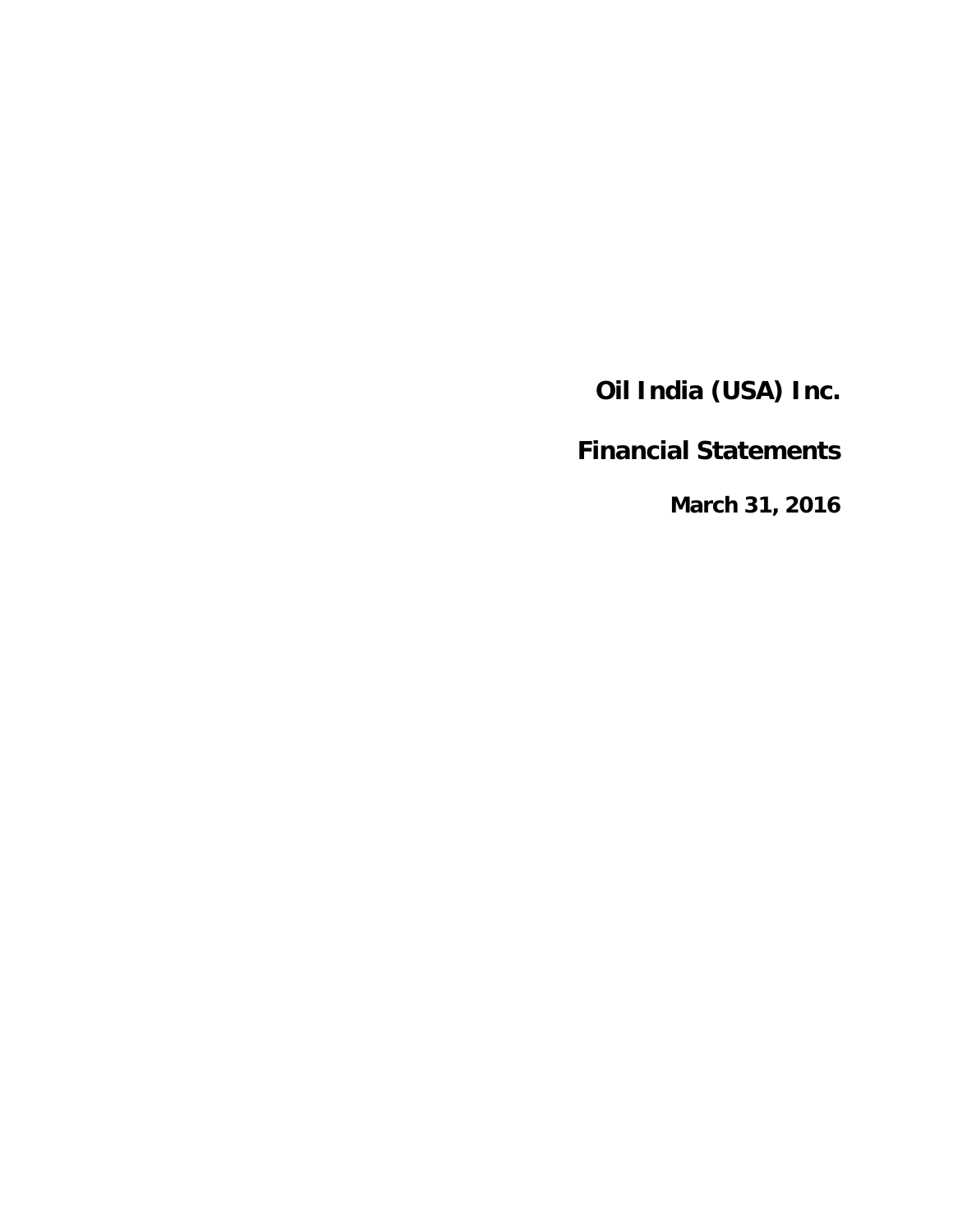March 31, 2016

# Table of Contents

# Page(s)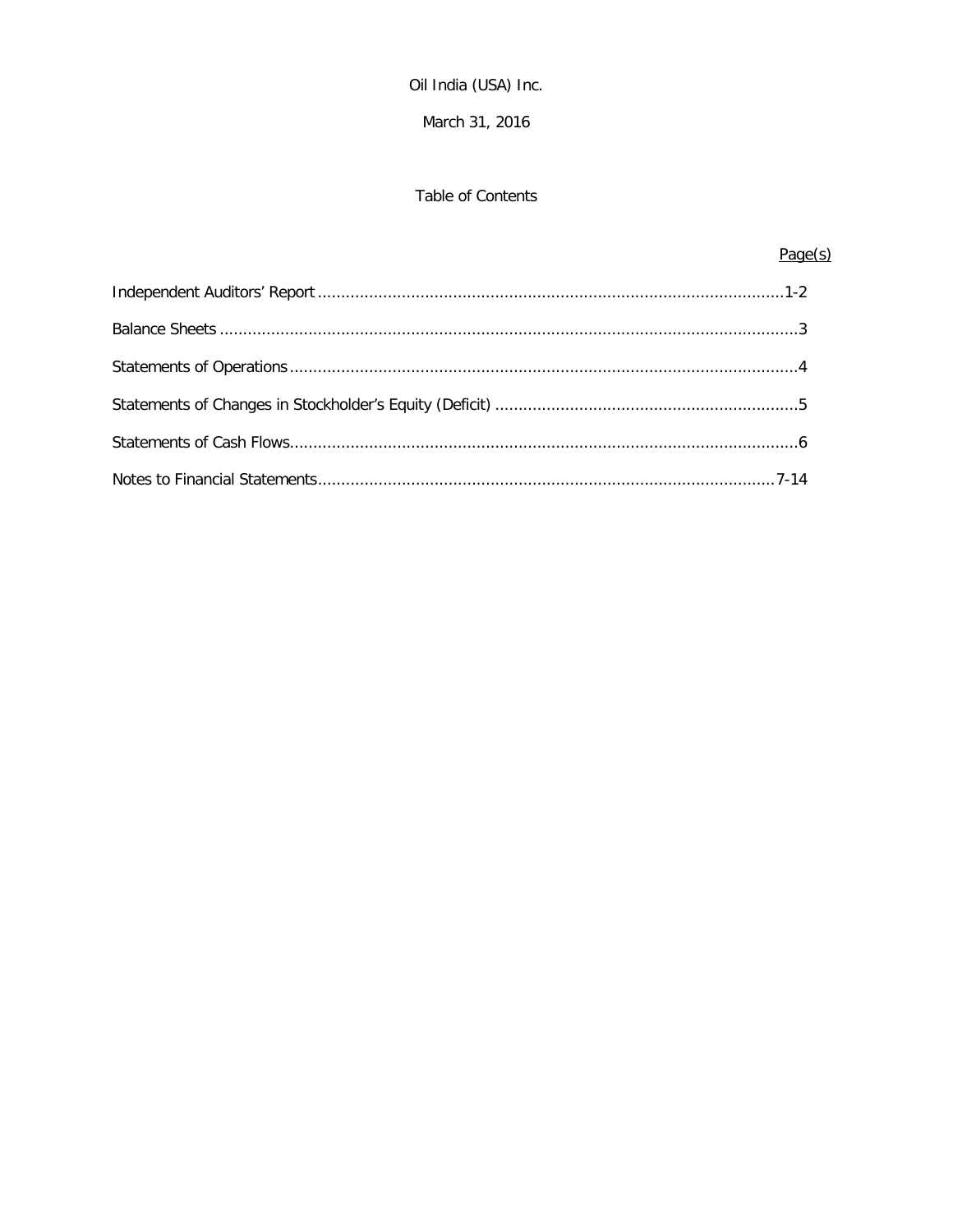

PANNELL | CPAs & Professional Advisors<br>5847 San Felipe St., Suite 2600  $KERR$  Mouston, Texas 77057-3000 Main: (713) 860-1400 Fax: (713) 355-3909 www.pkftexas.com

# **Independent Auditors' Report**

To the Board of Directors and Stockholder of Oil India (USA) Inc.

We have audited the accompanying financial statements of Oil India (USA) Inc. (a Texas corporation), which comprise the balance sheets as of March 31, 2016 and 2015 (restated), and the related statements of operations, changes in stockholder's equity (deficit), and cash flows for the years ended March 31, 2016 and 2015 (restated), and the related notes to the financial statements.

# **Management's Responsibility for the Financial Statements**

Management is responsible for the preparation and fair presentation of these financial statements in accordance with U.S. generally accepted accounting principles; this includes the design, implementation, and maintenance of internal control relevant to the preparation and fair presentation of financial statements that are free from material misstatement, whether due to fraud or error.

# **Auditors' Responsibility**

Our responsibility is to express an opinion on these financial statements based on our audits. We conducted our audits in accordance with U.S. generally accepted auditing standards. Those standards require that we plan and perform the audits to obtain reasonable assurance about whether the financial statements are free from material misstatement.

An audit involves performing procedures to obtain audit evidence about the amounts and disclosures in the financial statements. The procedures selected depend on the auditors' judgment, including the assessment of the risks of material misstatement of the financial statements, whether due to fraud or error. In making those risk assessments, the auditor considers internal control relevant to the entity's preparation and fair presentation of the financial statements in order to design audit procedures that are appropriate in the circumstances, but not for the purpose of expressing an opinion on the effectiveness of the entity's internal control. Accordingly, we express no such opinion. An audit also includes evaluating the appropriateness of accounting policies used and the reasonableness of significant accounting estimates made by management, as well as evaluating the overall presentation of the financial statements.

We believe that the audit evidence we have obtained is sufficient and appropriate to provide a basis for our audit opinion.

# **Opinion**

In our opinion, the financial statements referred to above, present fairly, in all material respects, the financial position of Oil India (USA) Inc. as of March 31, 2016 and 2015 (restated), and the results of its operations and its cash flows for the years ended March 31, 2016 and 2015 (restated) in accordance with U.S generally accepted accounting principles.

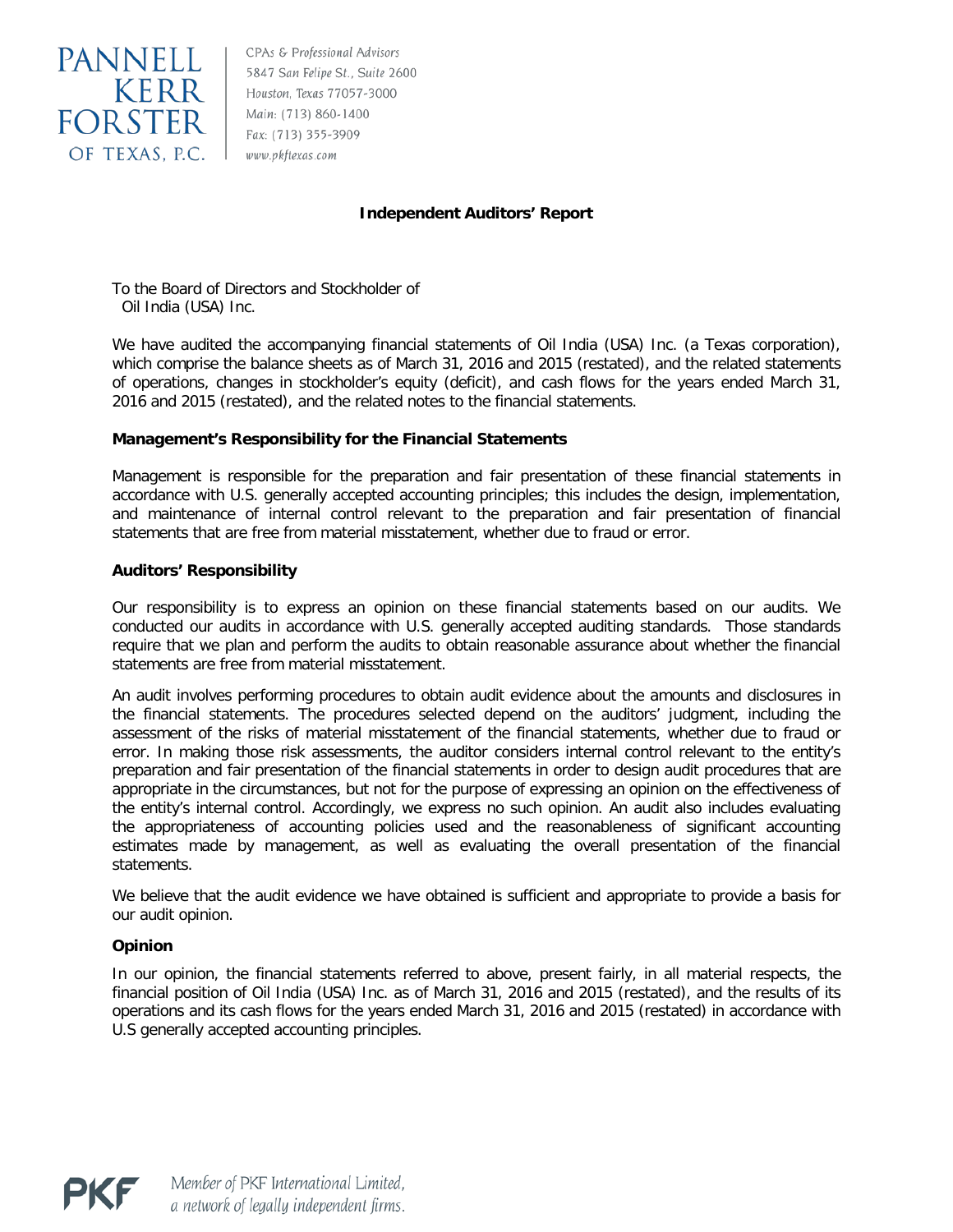## **Restatement**

As discussed in Note 3 of the financial statements, during the year ended March 31, 2016, management discovered that certain unproved oil and natural gas leases had expired in prior reporting periods and had not been recorded as abandonment of expired leases in the correct reporting periods. Accordingly, previously reported amounts for abandonment of expired leases and related deferred tax benefit were restated to correct the error. Our opinion is not modified with respect to the matter.

Pannell Kerr Forster of Texas, P.C.

May 17, 2016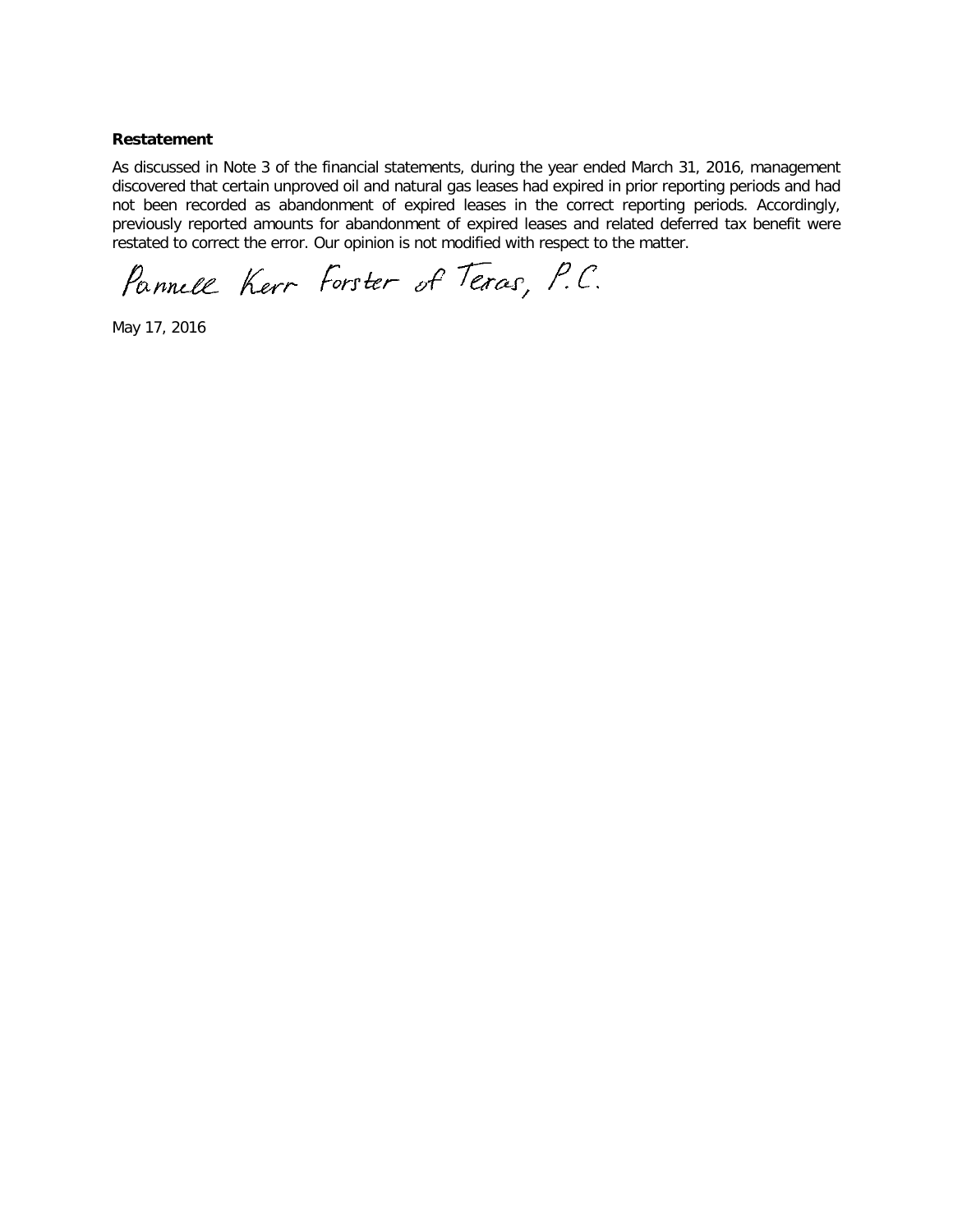# Balance Sheets

|                                                           | March 31, |                |    |                |
|-----------------------------------------------------------|-----------|----------------|----|----------------|
|                                                           |           | 2016           |    | 2015           |
|                                                           |           |                |    | (Restated)     |
| <b>Assets</b>                                             |           |                |    |                |
| Current assets                                            |           |                |    |                |
| Cash and cash equivalents                                 | \$        | 387,315        | \$ | 754,462        |
| Accounts receivable - oil and natural gas                 |           | 397,162        |    | 908,769        |
| Income tax receivable                                     |           | 16,030         |    | 16,030         |
| Total current assets                                      |           | 800,507        |    | 1,679,261      |
| Oil and natural gas properties, successful efforts method |           |                |    |                |
| Proved property                                           |           |                |    |                |
| Leasehold costs                                           |           | 23,277,904     |    | 23,249,458     |
| Drilling costs                                            |           | 36,343,003     |    | 31,779,240     |
| Completion costs                                          |           | 53,961,662     |    | 50,747,743     |
| Production equipment                                      |           | 11,310,407     |    | 10,486,356     |
| Wells in progress                                         |           | 1,140,904      |    | 5,316,211      |
| Unproved leasehold costs                                  |           | 7,266,246      |    | 5,370,258      |
|                                                           |           | 133,300,126    |    | 126,949,266    |
| Accumulated depletion, depreciation and amortization      |           | (57, 404, 533) |    | (37, 995, 948) |
| Oil and natural gas properties, net                       |           | 75,895,593     |    | 88,953,318     |
| Office furniture and equipment, net                       |           | 23,626         |    | 24,145         |
| Deferred tax asset                                        |           |                |    | 5,758,938      |
| <b>Total assets</b>                                       | \$        | 76,719,726     | \$ | 96,415,662     |
| Liabilities and Stockholder's Equity (Deficit)            |           |                |    |                |
| <b>Current liabilities</b>                                |           |                |    |                |
| Accounts payable                                          | \$        | 931,347        | \$ | 9,244,587      |
| <b>Accrued liabilities</b>                                |           | 333,884        |    | 241,786        |
| Line of credit                                            |           | 88,000,000     |    | 74,000,000     |
| Payable to Parent                                         |           | 95,741         |    | 11,402,020     |
| <b>Total current liabilities</b>                          |           | 89,360,972     |    | 94,888,393     |
| Asset retirement obligation                               |           | 1,413,315      |    | 975,951        |
| <b>Total liabilities</b>                                  |           | 90,774,287     |    | 95,864,344     |
| Commitments and contingencies                             |           |                |    |                |
| Stockholder's equity (deficit)                            |           |                |    |                |
| Common stock \$0.01 par value; 3,500,000,000 and          |           |                |    |                |
| 1,000,000,000 shares authorized, 2,110,000,000            |           |                |    |                |
| and 1,000,000,000 issued and outstanding as               |           |                |    |                |
| of March 31, 2016 and 2015, respectively                  |           | 21,100,000     |    | 10,000,000     |
| Retained deficit                                          |           | (35, 154, 561) |    | (9, 448, 682)  |
| Total stockholder's equity (deficit)                      |           | (14,054,561)   |    | 551,318        |
| Total liabilities and stockholder's equity (deficit)      | \$        | 76,719,726     | \$ | 96,415,662     |
|                                                           |           |                |    |                |

See accompanying notes to financial statements.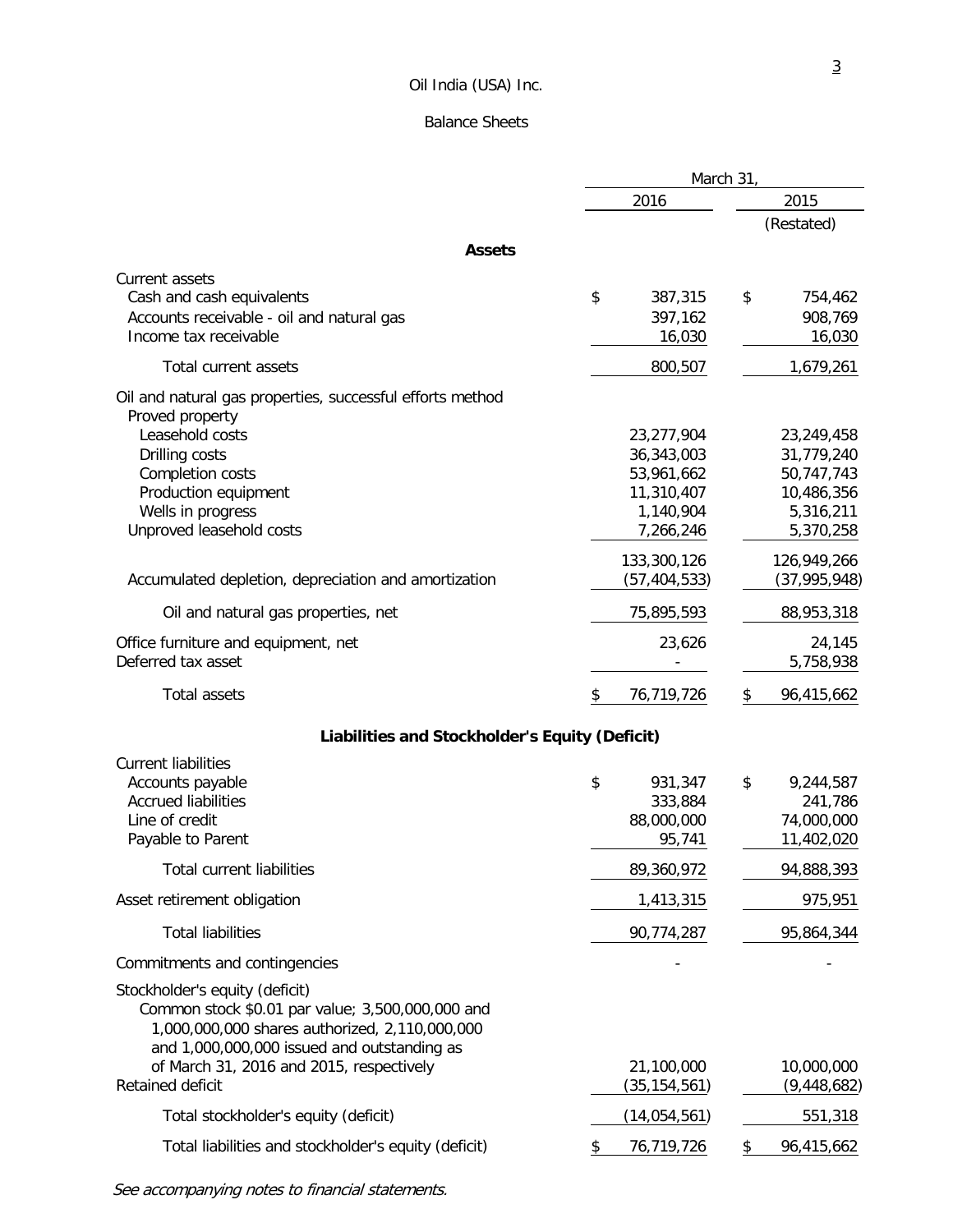# Statements of Operations

|                                          | Year Ended March 31, |                     |  |  |  |  |
|------------------------------------------|----------------------|---------------------|--|--|--|--|
|                                          | 2016                 | 2015                |  |  |  |  |
|                                          |                      | (Restated)          |  |  |  |  |
| Oil and natural gas revenues             | \$<br>8,522,099      | \$<br>20,240,188    |  |  |  |  |
| Operating expenses                       |                      |                     |  |  |  |  |
| Lease operating                          | 2,786,369            | 3,017,079           |  |  |  |  |
| Production taxes                         | 1,016,261            | 651,664             |  |  |  |  |
| Marketing and distribution               | 746,731              | 341,303             |  |  |  |  |
| Depletion, depreciation and amortization | 19,413,227           | 18,777,014          |  |  |  |  |
| Abandonment of expired leases            | 2,829,481            | 4,451,464           |  |  |  |  |
| Accretion expense                        | 69,067               | 24,795              |  |  |  |  |
| General and administrative               | 935,248              | 674,594             |  |  |  |  |
| Total operating expenses                 | 27,796,384           | 27,937,913          |  |  |  |  |
| Loss from operations                     | (19, 274, 285)       | (7,697,725)         |  |  |  |  |
| Other income (expense)                   |                      |                     |  |  |  |  |
| Loss from disposal of assets             | (13, 333)            |                     |  |  |  |  |
| Interest expense                         | (737,004)            | (674, 312)          |  |  |  |  |
| Interest expense capitalized             | 77,681               | 150,426             |  |  |  |  |
| Total other expense                      | (672, 656)           | (523, 886)          |  |  |  |  |
| Loss before income tax benefit           | (19, 946, 941)       | (8, 221, 611)       |  |  |  |  |
| Income tax benefit (expense)             | (5, 758, 938)        | 3,098,286           |  |  |  |  |
| Net loss                                 | (25, 705, 879)<br>\$ | (5, 123, 325)<br>\$ |  |  |  |  |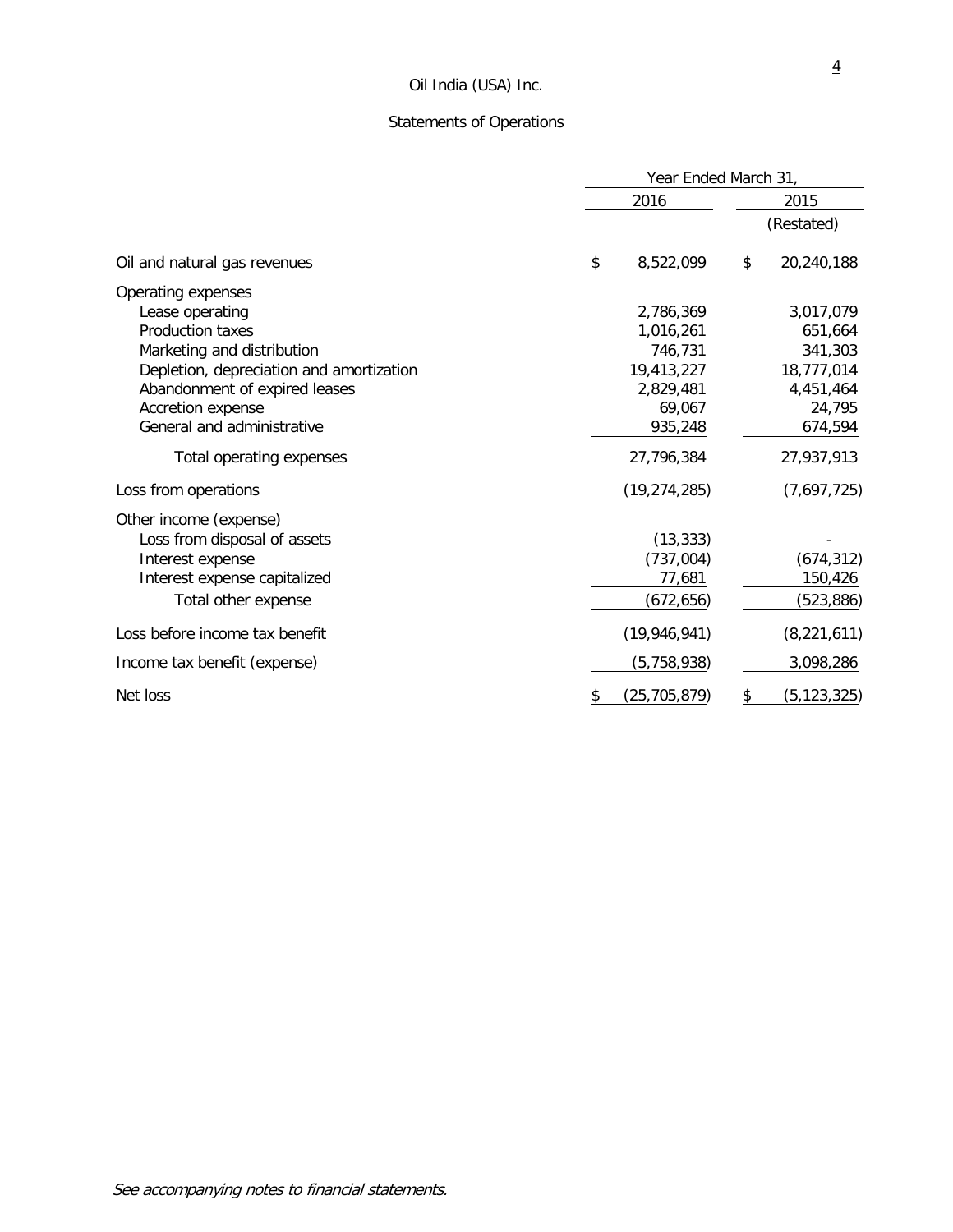# Statements of Changes in Stockholder's Equity (Deficit)

# For the Years Ended March 31, 2016 and 2015

|                                                               | <b>Common Stock</b> |    |            |                               |                                | Total                             |
|---------------------------------------------------------------|---------------------|----|------------|-------------------------------|--------------------------------|-----------------------------------|
|                                                               | <b>Shares</b>       |    | Amount     | Additional<br>Paid-In Capital | Retained<br>Earnings (Deficit) | Stockholder's<br>Equity (Deficit) |
| Balance, March 31, 2014                                       | 3,000               | \$ | 30         | \$<br>9,999,970               | \$<br>(1, 793, 103)            | \$<br>8,206,897                   |
| Prior period adjustment                                       |                     |    |            |                               | (2,532,254)                    | (2,532,254)                       |
| Balance, March 31, 2014, (restated)                           | 3,000               |    | 30         | 9,999,970                     | (4,325,357)                    | 5,674,643                         |
| Conversion of prior contribution<br>to common stock           | 999,997,000         |    | 9,999,970  | (9,999,970)                   |                                |                                   |
| Net loss, (restated)                                          |                     |    |            |                               | (5, 123, 325)                  | (5, 123, 325)                     |
| Balance, March 31, 2015, (restated)                           | 1,000,000,000       |    | 10,000,000 |                               | (9,448,682)                    | 551,318                           |
| Issuance of common stock in<br>exchange for payable to Parent | 1,110,000,000       |    | 11,100,000 |                               |                                | 11,100,000                        |
| Net loss                                                      |                     |    |            |                               | (25, 705, 879)                 | (25, 705, 879)                    |
| Balance, March 31, 2016                                       | 2,110,000,000       | S  | 21,100,000 |                               | (35, 154, 561)                 | (14, 054, 561)                    |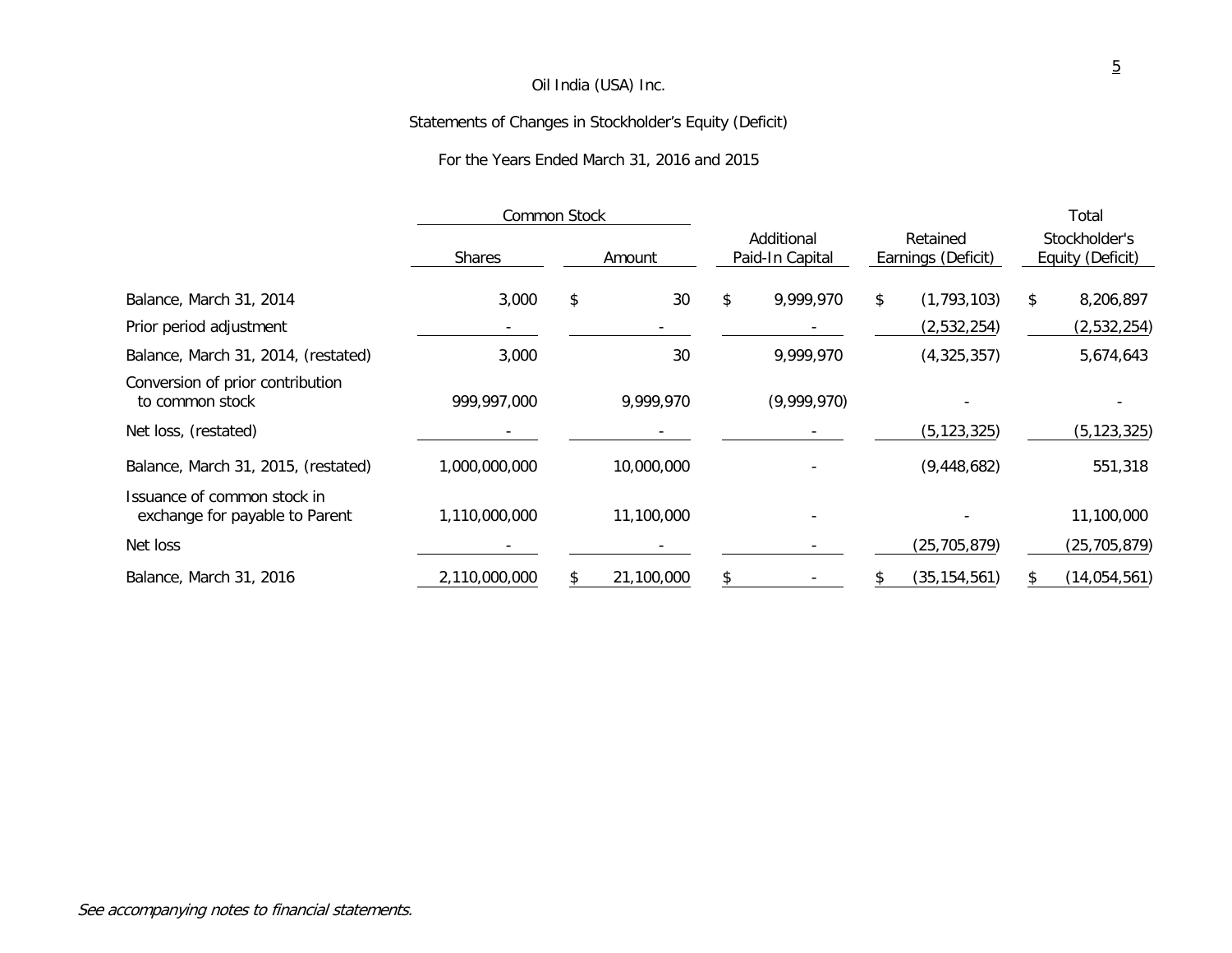# Statements of Cash Flows

|                                                                                                                                                                     | Year Ended March 31, |                                    |    |                                      |  |
|---------------------------------------------------------------------------------------------------------------------------------------------------------------------|----------------------|------------------------------------|----|--------------------------------------|--|
|                                                                                                                                                                     |                      | 2016                               |    | 2015                                 |  |
|                                                                                                                                                                     |                      |                                    |    | (Restated)                           |  |
| Cash flows from operating activities:<br>Net loss<br>Adjustments to reconcile net loss to net cash                                                                  | \$                   | (25, 705, 879)                     | \$ | (5, 123, 325)                        |  |
| provided by operating activities:                                                                                                                                   |                      |                                    |    |                                      |  |
| Depletion, depreciation and amortization                                                                                                                            |                      | 19,413,227                         |    | 18,777,014                           |  |
| Abandonment of expired leases                                                                                                                                       |                      | 2,829,481                          |    | 4,451,464                            |  |
| Accretion expense<br>Deferred income tax benefit (expense)                                                                                                          |                      | 69,067<br>5,758,938                |    | 24,795                               |  |
| Changes in operating assets and liabilities                                                                                                                         |                      |                                    |    | (3,098,286)                          |  |
| Accounts receivable - oil and natural gas                                                                                                                           |                      | 511,607                            |    | 1,597,941                            |  |
| Accounts payable                                                                                                                                                    |                      | (885, 859)                         |    | 472,928                              |  |
| <b>Accrued liabilities</b>                                                                                                                                          |                      | 92,098                             |    | (411, 537)                           |  |
| Net cash provided by operating activities                                                                                                                           |                      | 2,082,680                          |    | 16,690,994                           |  |
| Cash flows from investing activities:<br>Acquisition of oil and natural gas properties                                                                              |                      | (8,812,045)                        |    | (34, 431, 345)                       |  |
| Change in capital expenditure accrual                                                                                                                               |                      | (7, 427, 381)                      |    | (403, 804)                           |  |
| Acquisition of office furniture and equipment                                                                                                                       |                      | (4, 122)                           |    | (13, 720)                            |  |
| Change in advances to operator                                                                                                                                      |                      |                                    |    | 1,852,984                            |  |
| Net cash used in investing activities                                                                                                                               |                      | (16, 243, 548)                     |    | (32,995,885)                         |  |
| Cash flows from financing activities:<br>Borrowing from Parent<br>Repayment on borrowing from Parent<br>Proceeds from line of credit<br>Repayment of line of credit |                      | 95,741<br>(302, 020)<br>14,000,000 |    | 82,494<br>88,000,000<br>(74,000,000) |  |
| Net cash provided by financing activities                                                                                                                           |                      | 13,793,721                         |    | 14,082,494                           |  |
| Net decrease in cash and cash equivalents                                                                                                                           |                      | (367, 147)                         |    | (2, 222, 397)                        |  |
| Cash and cash equivalents - beginning of year                                                                                                                       |                      | 754,462                            |    | 2,976,859                            |  |
| Cash and cash equivalents - end of year                                                                                                                             | \$                   | 387,315                            | \$ | 754,462                              |  |
| Supplemental cash flow information<br>Cash paid for interest, net of amount capitalized                                                                             | \$                   | 651,936                            | \$ | 523,132                              |  |
| Supplemental non-cash investing activities:<br>ARO liabilities incurred and revisions to estimates                                                                  | \$                   | 368,297                            | \$ | 480,862                              |  |
| Issuance of common stock in exchange for<br>payable to Parent                                                                                                       | \$                   | 11,100,000                         | \$ |                                      |  |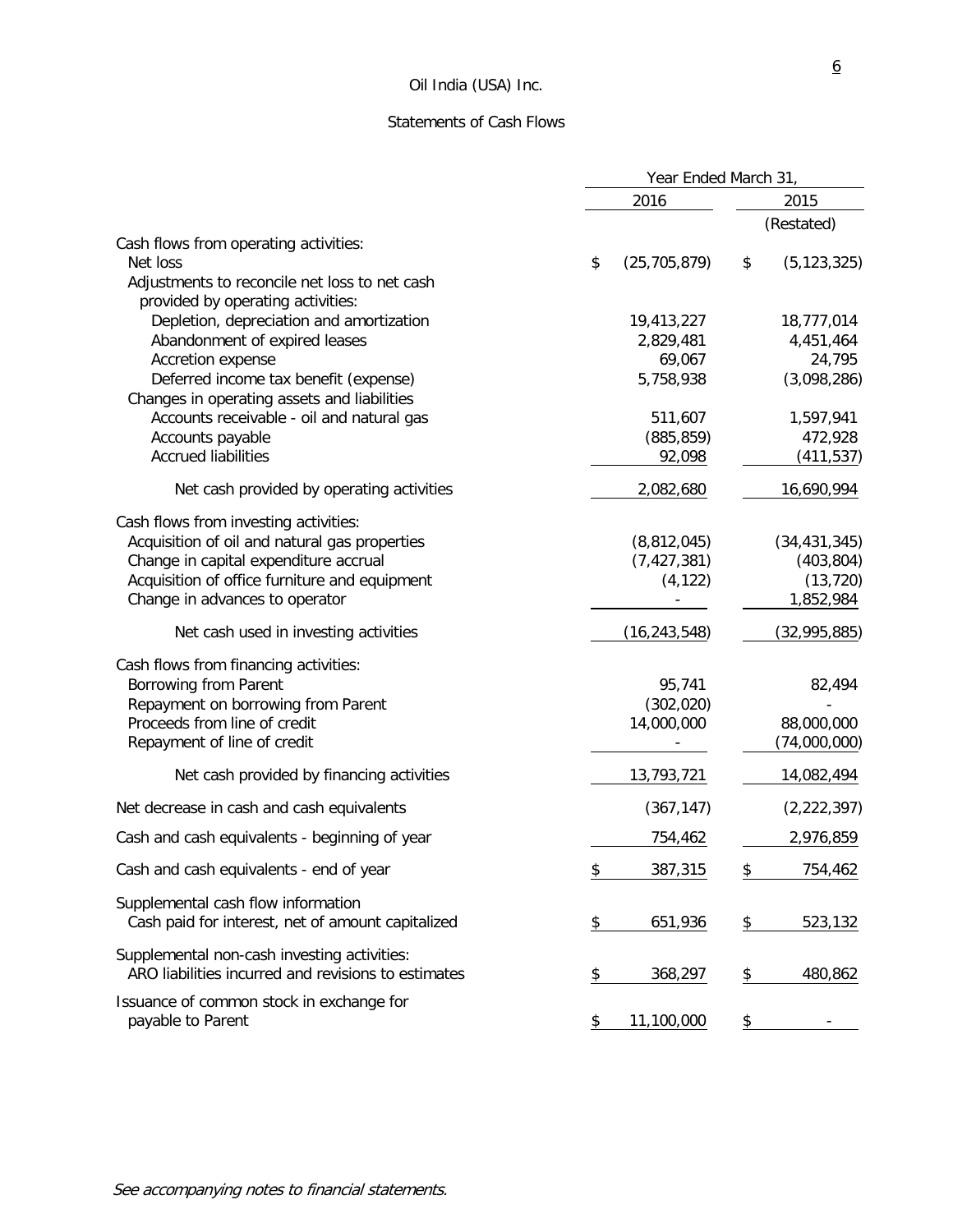## Notes to Financial Statements

March 31, 2016

## **Note 1 - Nature of Operations**

#### **Background**

Oil India (USA) Inc. (the "Company") was formed on September 26, 2012 as a Texas Corporation. The Company is a wholly-owned subsidiary of Oil India Limited (the "Parent"). The Company is a petroleum exploration and production company engaged in the acquisition, exploration, and development of properties for the production of crude oil and natural gas from underground reservoirs.

On October 4, 2012, the Company entered into a purchase and participation agreement (the "Agreement") with Carrizo Oil & Gas, Inc. and one of its affiliates (collectively, "Carrizo") to acquire a 20% working interest in oil and natural gas properties located in the Niobrara Formation area in Weld, Morgan, and Adams counties of the State of Colorado.

## **Note 2 - Summary of Significant Accounting Policies**

#### Cash and cash equivalents

Cash and cash equivalents include all highly liquid investments with original maturities of three months or less from the date of purchase.

#### Oil and natural gas properties

The Company uses the successful efforts method of accounting for oil and natural gas producing activities. Costs to acquire mineral interests in oil and natural gas properties, costs to drill and equip exploratory wells that find proved reserves, costs to drill and equip development wells, and related asset retirement costs are capitalized. With respect to amounts paid by the Company for its carry obligation, they are recorded to oil and natural gas properties in cost categories incurred as tangible and intangible drilling costs, completion costs and production equipment. Additionally, interest costs, if appropriate, are capitalized to oil and natural gas properties during the period that unevaluated leasehold costs and costs of wells in progress are undergoing development and preparation for their intended use until reserves have been identified. Costs to drill exploratory wells that do not find proved reserves, geological and geophysical costs, and costs of carrying and retaining unproved properties are expensed.

Capitalized costs of producing oil and natural gas properties, after considering estimated residual salvage values, are depreciated and depleted on a field level (common reservoir) using the unit-of-production method using proved producing oil and natural gas reserves. Unproved property costs, costs of wells in progress and related capitalized interest costs, if any, are excluded from the depletable base until the related costs are considered developed or until proved reserves are found. Oil and natural gas leasehold costs are depleted using the unit-of-production method based on total proved oil and natural gas reserves.

Upon sale or retirement of a complete unit of a proved property, the cost and related accumulated depletion, depreciation and amortization are eliminated from the property accounts, and the resulting gain or loss is recognized in the statement of operations. On the retirement or sale of a partial unit of proved property, the cost and related accumulated depletion, depreciation and amortization apportioned to the interest retired or sold are eliminated from the property accounts, and the resulting gain or loss is recognized in the statement of operations.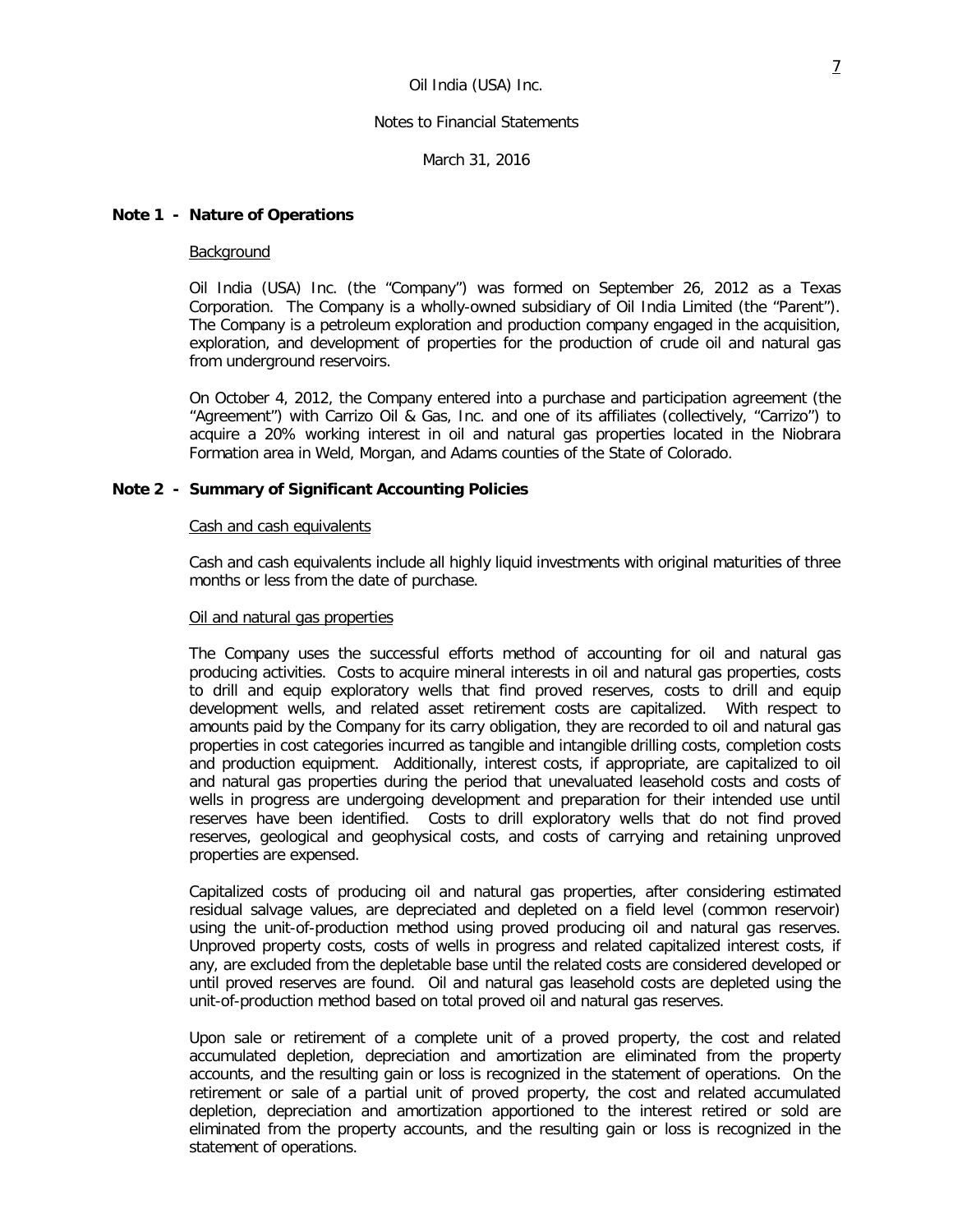March 31, 2016

# **Note 2 - Summary of Significant Accounting Policies (Continued)**

## Oil and natural gas properties (continued)

Upon sale of an entire interest in an unproved property, gain or loss on the sale is recognized, taking into consideration the amount of any recorded impairment if the property had been assessed individually. If a partial interest in an unproved property is sold, the amount received is treated as a reduction of the cost of the interest retained.

Proved oil and natural gas properties are reviewed for impairment whenever events or changes in circumstances indicate that the carrying amounts may not be recoverable, which is generally performed at the field level. Assets are grouped at the lowest level for which there is identifiable cash flows that are largely independent of the cash flows of other groups of assets. Estimates of future undiscounted net cash flows are determined by a third party petroleum engineering firm of the proved oil and natural gas properties to determine the recoverability of carrying amounts. If the net cost exceeds the undiscounted future net cash flows derived from risk adjusted total proved, probable, and possible reserves, then the fair value is determined using the discounted future net cash flows as the new carrying value with any excess net cost recorded as impairment with a corresponding amount recorded to accumulated depletion, depreciation and amortization. As of March 31, 2016 and 2015, no impairment of proved oil and natural gas properties is required.

Unproved oil and natural gas properties are periodically assessed for impairment of value, and a loss is recognized at the time of impairment by providing an impairment allowance. No impairment was required as of March 31, 2016 and 2015.

#### Asset retirement obligations

The Company records an asset retirement obligation for the abandonment of oil and natural gas producing properties. The asset retirement obligation is recorded at its estimated fair value on the date that the obligation is incurred and accretion expense is recognized over time as the discounted liability is accreted to its expected settlement value. Fair value is measured using expected future cash outflows which considers an estimate of the cost to plug and abandon wells (excluding salvage value), future inflation rates and is discounted at the Company's credit-adjusted risk-free interest rate. The fair value of the estimated asset retirement cost is capitalized as part of the carrying amount of the applicable proved oil and natural gas property and depleted with the corresponding proved oil and natural gas property using the unit-of-production method. Periodically the asset retirement obligation is remeasured to determine if a revision to the estimate is necessary with any revisions being recorded as an adjustment to oil and natural gas property.

#### Concentrations of credit risk

Financial instruments, which potentially subject the Company to concentrations of credit risk, consist principally of cash, accounts receivable – oil and natural gas and debt. The Company maintains its cash with financial institutions it believes have a high credit quality. The Company at times maintains bank deposits in excess of federally-insured limits. The possibility of a loss exists if the bank holding excess deposits was to fail. All of the Company's accounts receivable are from its operators of the Company's oil and natural gas properties resulting from oil and natural gas sales. To mitigate this credit risk, the Company closely monitors the payment history and credit worthiness of its operators.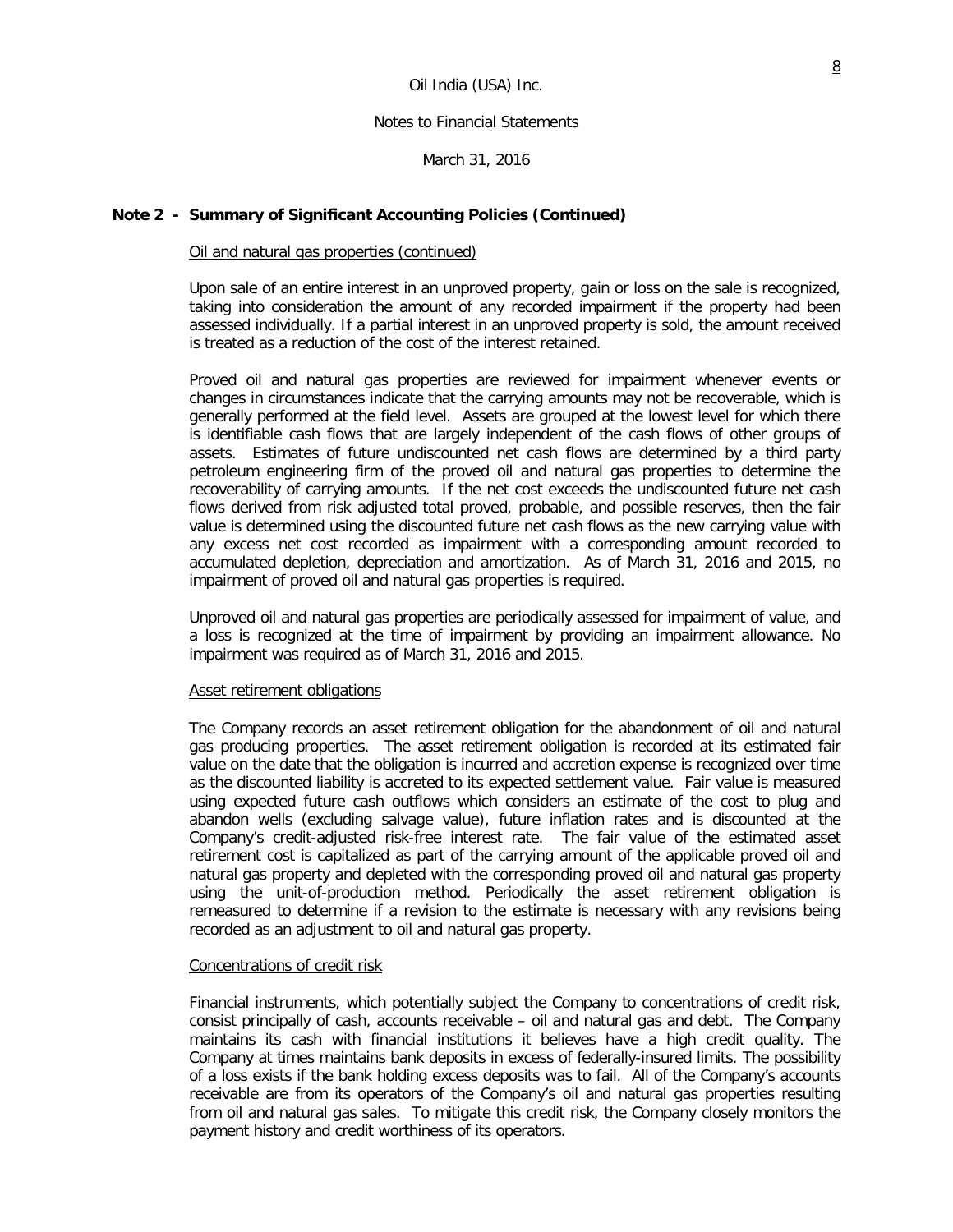March 31, 2016

# **Note 2 - Summary of Significant Accounting Policies (Continued)**

#### Revenue recognition and natural gas imbalances

Revenues from the sale of crude oil and natural gas production are recognized when oil and natural gas is sold at a fixed and determinable price, delivery has occurred, title has transferred and collectability is reasonably assured, net of royalties. An accrual is recorded at each reporting period by estimating the oil and natural gas volumes produced and delivered, net of royalties, and the corresponding oil and natural gas prices for periods when actual production information is not available. Crude oil that remains within the field tanks that is not sold at each reporting period is considered not produced. The Company follows the sales method of accounting for oil and natural gas revenues whereby revenue is recognized for all oil and natural gas sold to purchasers, regardless of whether the sales are proportionate to the Company's ownership interest in the property. Production imbalances are recognized as an asset or liability to the extent that the Company has an imbalance on a specific property that is in excess of its remaining proved oil and natural gas reserves. Oil and natural gas sales volumes are not significantly different from the Company's share of production and as of March 31, 2016 and 2015, the Company did not have any production imbalances.

# Fair value of financial instruments

The Company measures fair value in accordance with Financial Accounting Standards Board Accounting Standards Codification ("ASC"), Fair Value Measurements and Disclosures ("ASC 820"), which defines fair value, establishes a framework for measuring fair value, establishes a fair value hierarchy based on the quality of inputs used to measure fair value and enhances disclosure requirements for fair value measurements.

A three-level valuation hierarchy for disclosure of fair value measurements categorizes assets and liabilities measured at fair value into one of three different levels depending on the observability of the inputs employed in the measurement. Level 1 inputs include observable inputs such as quoted prices in active markets at the measurement date for identical, unrestricted assets or liabilities. Level 2 inputs include inputs that are observable directly or indirectly such as quoted prices in markets that are not active, or inputs which are observable, either directly or indirectly, for substantially the full term of the asset or liability. Level 3 inputs include unobservable inputs for which there is little or no market data and which the Company makes its own assumptions about how market participants would price the assets and liabilities.

The Company's financial instruments are cash and cash equivalents, accounts receivable, accounts payable. The recorded values of cash and cash equivalents, accounts receivable and accounts payable approximate their fair values based on their short-term nature. The carrying value of the debt approximates fair value because the interest rate is based on current market rates commensurate with debt instruments that carry similar credit risk.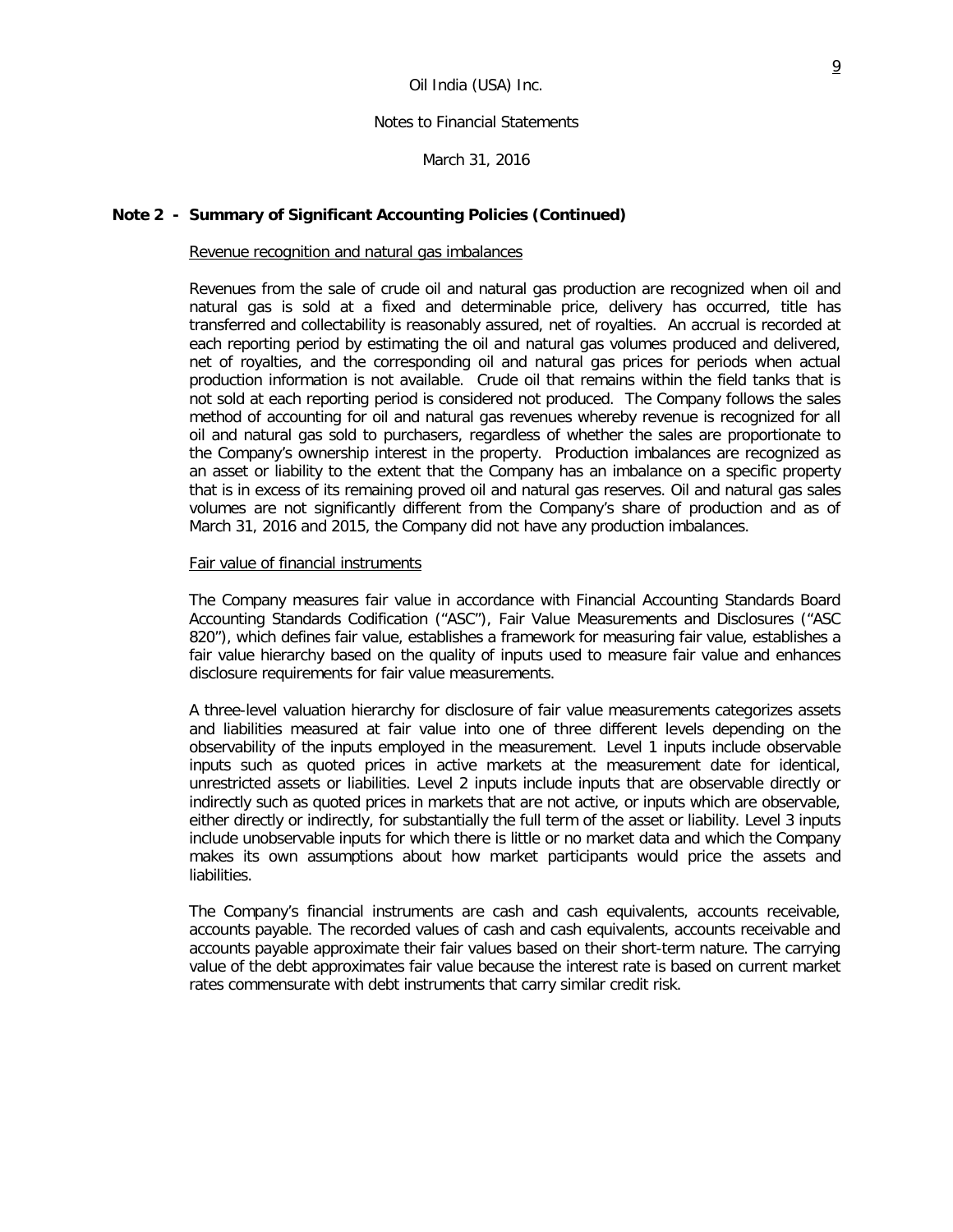March 31, 2016

# **Note 2 - Summary of Significant Accounting Policies (Continued)**

## Use of estimates (continued)

The preparation of financial statements in conformity with U.S. generally accepted accounting principles requires management to make estimates and assumptions that affect the reported amounts of assets and liabilities and disclosure of contingent assets and liabilities at the date of the financial statements and the reported amounts of revenues and expenses during the reporting period. Actual results could differ from those estimates. Management believes that these estimates and assumptions provide a reasonable basis for the fair presentation of the financial statements.

Significant estimates include volumes of oil and natural gas reserves used in calculating depletion, depreciation and amortization of oil and natural gas properties, future net revenues and abandonment obligations, impairment of developed and undeveloped properties, the collectability of outstanding accounts receivable, contingencies, and the results of any current and future litigation. Oil and natural gas reserve estimates, which are the basis for unit-ofproduction depletion and depreciation, have numerous inherent uncertainties. The accuracy of any reserve estimate is a function of the quality of available data and of engineering and geological interpretation and judgment. Subsequent drilling results, testing, and production may justify revision of such estimates. Accordingly, reserve estimates are often different from the quantities of oil and natural gas that are ultimately recovered. In addition, reserve estimates are sensitive to changes in wellhead prices of crude oil and natural gas. Such prices have been volatile in the past and can be expected to be volatile in the future.

The Company's significant estimates are based on current assumptions that may be materially affected by changes to future economic conditions, such as the market prices received for sales of volumes of oil and natural gas, and are primarily based upon the data and information received from the operators. Future changes in these assumptions may affect these estimates materially in the near term.

#### Income taxes

Provisions for income taxes are based on taxes payable or refundable for the current period and deferred taxes on temporary differences between the amount of taxable income and pretax financial income and between the tax bases of assets and liabilities and their reported amounts in the financial statements. Deferred tax assets and liabilities are included in the financial statements at currently enacted income tax rates applicable to the period in which the deferred tax assets and liabilities are expected to be realized or settled. As changes in tax laws or rates are enacted, deferred tax assets and liabilities are adjusted through the provision for income taxes. The impact of an uncertain tax position is recognized only if it is more likely than not of being sustained upon examination of the relevant taxing authority.

The state of Texas has a gross margin tax that applies to the Company. Taxable margin is defined as total revenue less deduction for costs of goods sold or compensation and benefits in which total calculated taxable margin cannot exceed 70% of total revenue.

Management has evaluated the Company's tax positions and concluded that the Company has taken no uncertain tax positions that require adjustment to the financial statements. The Company will account for interest and penalties assessed as a result of an examination in income tax expense. The Company had no tax-related interest or penalties for the years ended March 31, 2016 and 2015.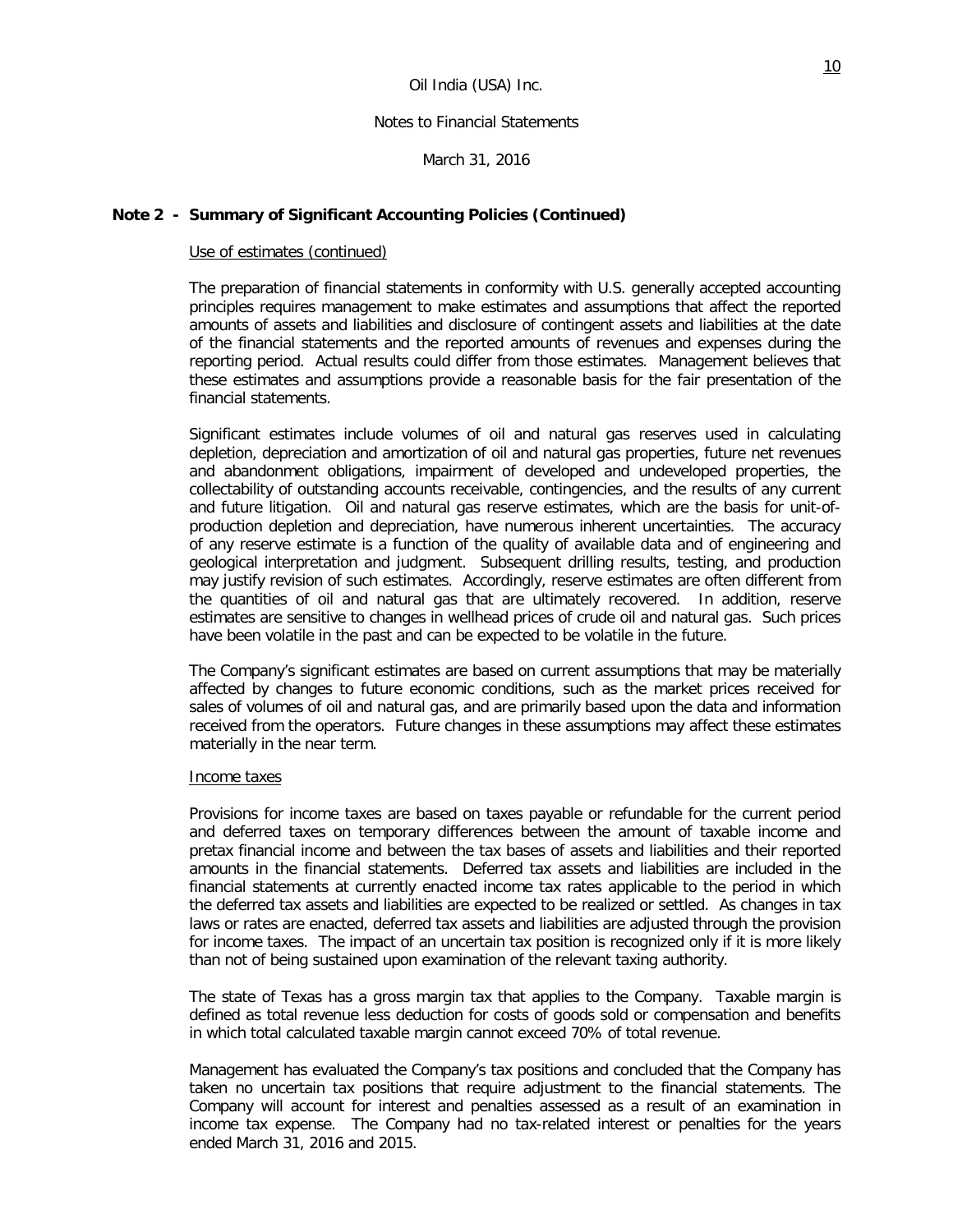March 31, 2016

# **Note 2 - Summary of Significant Accounting Policies (Continued)**

#### Income taxes (continued)

The Company assesses its deferred tax assets on an annual basis and if necessary provides a valuation allowance for deferred tax assets that it believes are not realizable in the future. A valuation allowance of \$13,337,644 and \$0 is recorded as of March 31, 2016 and 2015, respectively.

# **Note 3 - Restatement**

During the year ended March 31, 2016, management discovered that certain unproved oil and natural gas leases had expired in prior reporting periods and had not been recorded as abandonment of expired leases in the correct reporting periods. The following items in the previously reported financial statements are restated for the year ended March 31, 2015 to correct the error:

|                                                                                          | Originally<br>Reported |             | Change              |    | As Restated   |  |
|------------------------------------------------------------------------------------------|------------------------|-------------|---------------------|----|---------------|--|
| <b>Balance sheet</b>                                                                     |                        |             |                     |    |               |  |
| Oil and natural gas properties,<br>successful efforts method<br>Unproved leasehold costs | \$                     | 8,474,207   | \$<br>(3, 103, 949) | \$ | 5,370,258     |  |
| Oil and natural gas properties, net                                                      |                        | 92,057,267  | (3, 103, 949)       |    | 88,953,318    |  |
| Deferred tax asset                                                                       |                        | 4,579,143   | 1,179,795           |    | 5,758,938     |  |
| <b>Total assets</b>                                                                      | \$                     | 98,339,816  | \$<br>(1,924,154)   | \$ | 96,415,662    |  |
| Retained deficit                                                                         | \$                     | (7,524,528) | \$<br>(1,924,154)   | \$ | (9, 448, 682) |  |
| Total stockholder's equity                                                               |                        | 2,475,472   | (1,924,154)         |    | 551,318       |  |
| Total liabilities and stockholder's equity                                               | \$                     | 98,339,816  | \$<br>(1,924,154)   | \$ | 96,415,662    |  |
| <b>Statement of operations</b>                                                           |                        |             |                     |    |               |  |
| Operating expenses<br>Abandonment of expired leases                                      | \$                     | 5,432,421   | \$<br>(980, 957)    | \$ | 4,451,464     |  |
| Total operating expenses                                                                 |                        | 28,918,870  | (980, 957)          |    | 27,937,913    |  |
| Loss before income tax benefit (expense)                                                 |                        | (9,202,568) | 980,957             |    | (8, 221, 611) |  |
| Income tax benefit (expense)                                                             |                        | 3,471,143   | (372, 857)          |    | 3,098,286     |  |
| Net loss                                                                                 | \$                     | (5,731,425) | \$<br>608,100       | \$ | (5, 123, 325) |  |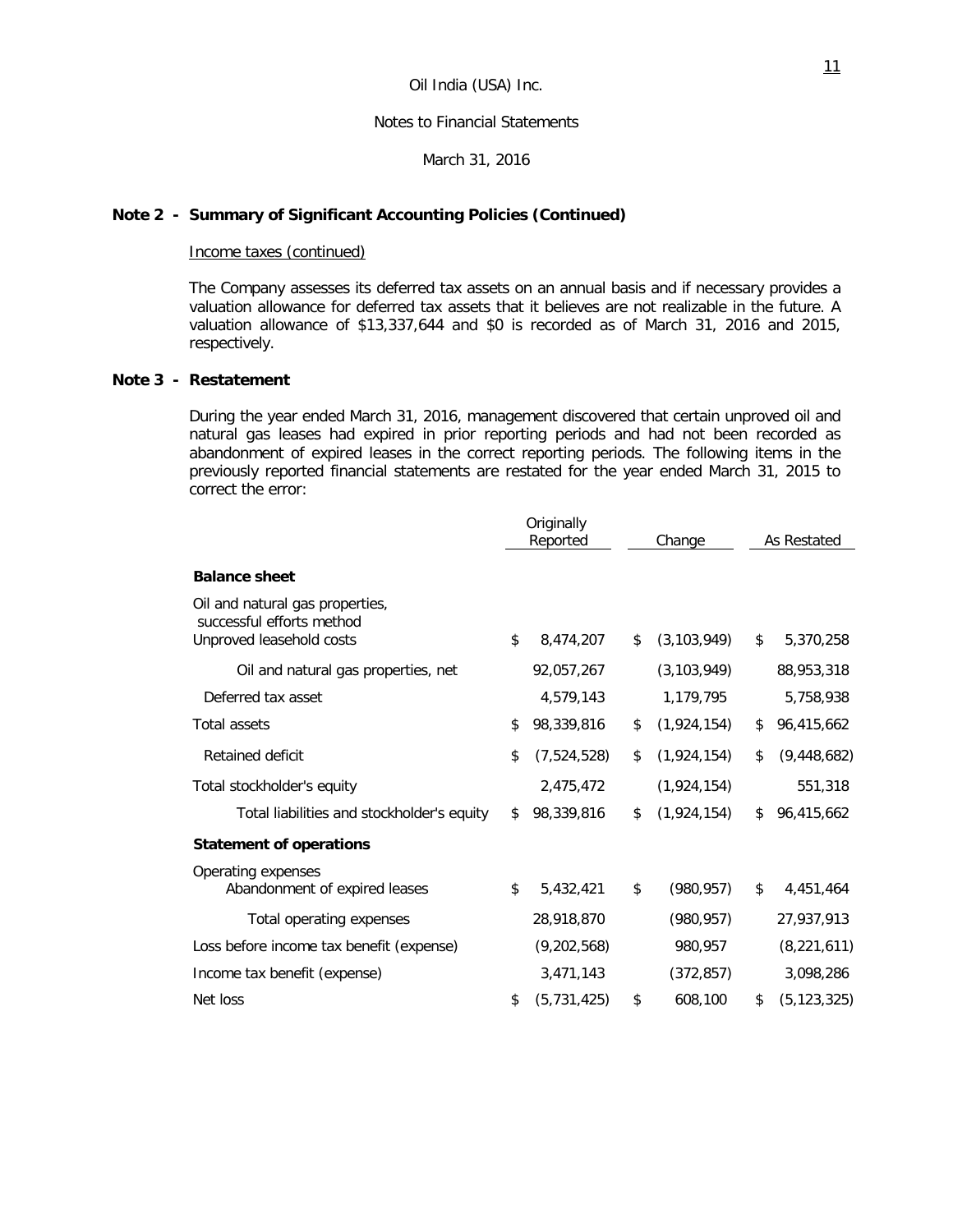March 31, 2016

## **Note 4 - Line of Credit**

On March 14, 2014, the Company entered into a credit agreement with a bank for an aggregate amount not to exceed \$80,000,000 (the "First Former Line of Credit") of which \$60,000,000 was made available during the 30 days following the effective date of the Credit Agreement and \$20,000,000 being available for one year following the effective date. The First Former Line of Credit, which was guaranteed by the Parent, provided for a minimum draw of \$1,000,000 and bore interest at an annual rate of LIBOR plus an applicable margin equivalent to 85 basis points above LIBOR due and payable monthly until its maturity on March 20, 2015 when any unpaid interest and principal was due. The outstanding principal of \$74,000,000 was paid in full on March 20, 2015 using proceeds from the below Line of Credit.

On March 12, 2015, the Company entered into a credit agreement with a bank for an aggregate amount not to exceed \$90,000,000 (the "Line of Credit"). On March 11, 2016 the Company renewed the Line of Credit. The outstanding balance on the credit facility at March 31, 2016 and 2015, was \$88,000,000 and \$74,000,000, respectively. Principal is due at maturity on March 11, 2017. Borrowings under the Line of Credit accrue interest at the onemonth LIBOR plus margin (0.75% and 0.60% at March 31, 2016 and 2015, respectively) and is payable monthly. The Line of Credit is guaranteed by the Parent.

## **Note 5 - Asset Retirement Obligations**

A summary of the changes in the asset retirement obligation for the years ending March 31 are as follows:

|                                                | 2016 |                    | 2015 |                                     |  |
|------------------------------------------------|------|--------------------|------|-------------------------------------|--|
| Asset retirement obligation, beginning of year | S    | 975,951            | \$   | 470.294                             |  |
| Liabilities incurred<br>Revisions of estimate  |      | 133,810<br>234,487 |      | 480,862<br>$\overline{\phantom{0}}$ |  |
| Accretion expense                              |      | 69,067             |      | 24,795                              |  |
| Asset retirement obligation, end of year       |      | 1,413,315          | \$.  | 975,951                             |  |

## **Note 6 - Fair Value Measurements**

The initial measurement of asset retirement obligations at fair value is calculated using discounted cash flow techniques and based on internal estimates of future retirement costs associated with property, plant and equipment. Significant Level 3 inputs used in the calculation of asset retirement obligations include plugging costs and reserve lives. A reconciliation of the Company's asset retirement obligations is presented in Note 5 - Asset Retirement Obligations.

Significant Level 3 inputs associated with the calculation of discounted cash flows used in the impairment analysis include the Company's estimate of future crude oil, natural gas, and natural gas liquids prices, production costs, development expenditures, anticipated production of proved reserves, appropriate risk-adjusted discount rates and other relevant data (see Note 2 - Summary of Significant Accounting Policies under the caption "Oil and natural gas properties").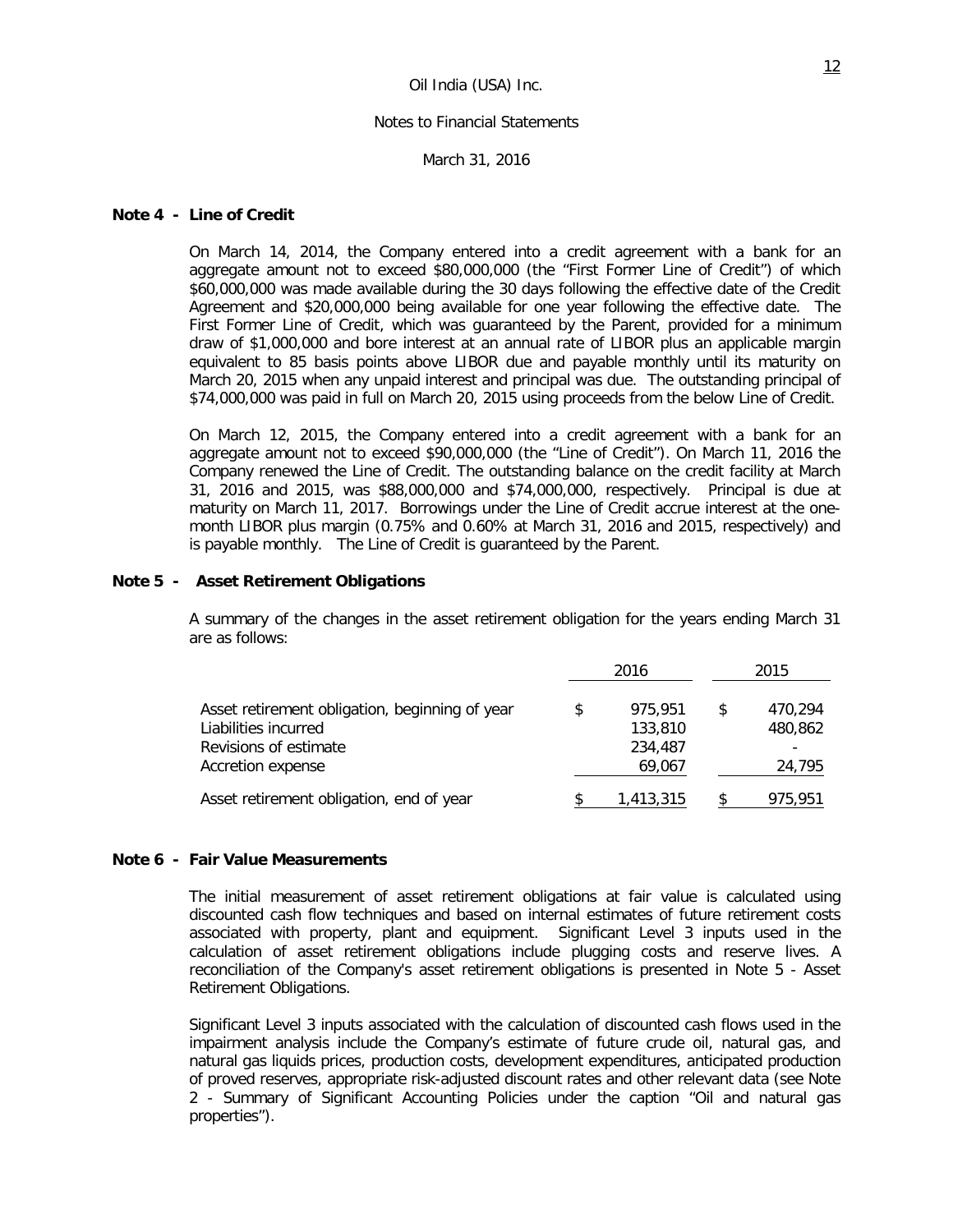March 31, 2016

## **Note 7 - Related Party Transactions**

The Parent from time to time makes advances to the Company for both capital expenditure and working capital needs. The total amount of outstanding advances from the Parent and interest payable on the Parent's loan was \$95,741 and \$11,402,020 at March 31, 2016 and 2015, respectively, and is recorded as payable to Parent on the balance sheets.

The company converted an advance to its Parent of \$11,100,000 to equity in exchange for 1,110,000,000 shares of common stocks during the year ended March 31, 2016.

## **Note 8 - Income Taxes**

Deferred income taxes reflect the net tax effects of temporary differences between the carrying amounts of assets and liabilities for financial reporting purposes and the amounts used for income tax purposes using a U.S. Federal statutory corporate rate of 35%. The significant components of the deferred tax asset (liability) as of March 31 are as follows:

|                                             |    | 2016           |   | 2015      |
|---------------------------------------------|----|----------------|---|-----------|
| Differences in depletion, depreciation, and |    |                |   |           |
| amortization of property for tax purposes   | S  | 2,640,786      | S | 447.252   |
| Federal net operating loss carryforward     |    | 9,849,907      |   | 4,984,533 |
| State net operating loss carryforward       |    | 846,951        |   | 327,153   |
| Valuation allowance                         |    | (13, 337, 644) |   |           |
| Deferred tax asset                          | \$ |                |   | 5,758,938 |

The Company had a federal operating loss carryforward available at March 31, 2016 amounting to approximately \$28,142,591 which begins to expire in 2033.

Income tax expense differed from the amount computed by applying the U.S. federal income tax rate of 35% to pretax income, as a result of the following:

|                                      | Year Ended March 31, |                |    |           |  |
|--------------------------------------|----------------------|----------------|----|-----------|--|
|                                      |                      | 2016           |    | 2015      |  |
| Income tax benefit at statutory rate | \$                   | 6.981.429      | \$ | 2,877,564 |  |
| State tax benefit                    |                      | 600,063        |    | 248,095   |  |
| Prior year true-ups                  |                      | (3,019)        |    | (29, 726) |  |
| Other                                |                      | 233            |    | 2,353     |  |
| Valuation allowance                  |                      | (13, 337, 644) |    |           |  |
| Total tax benefit (expense)          |                      | (5,758,938)    | \$ | 3,098,286 |  |